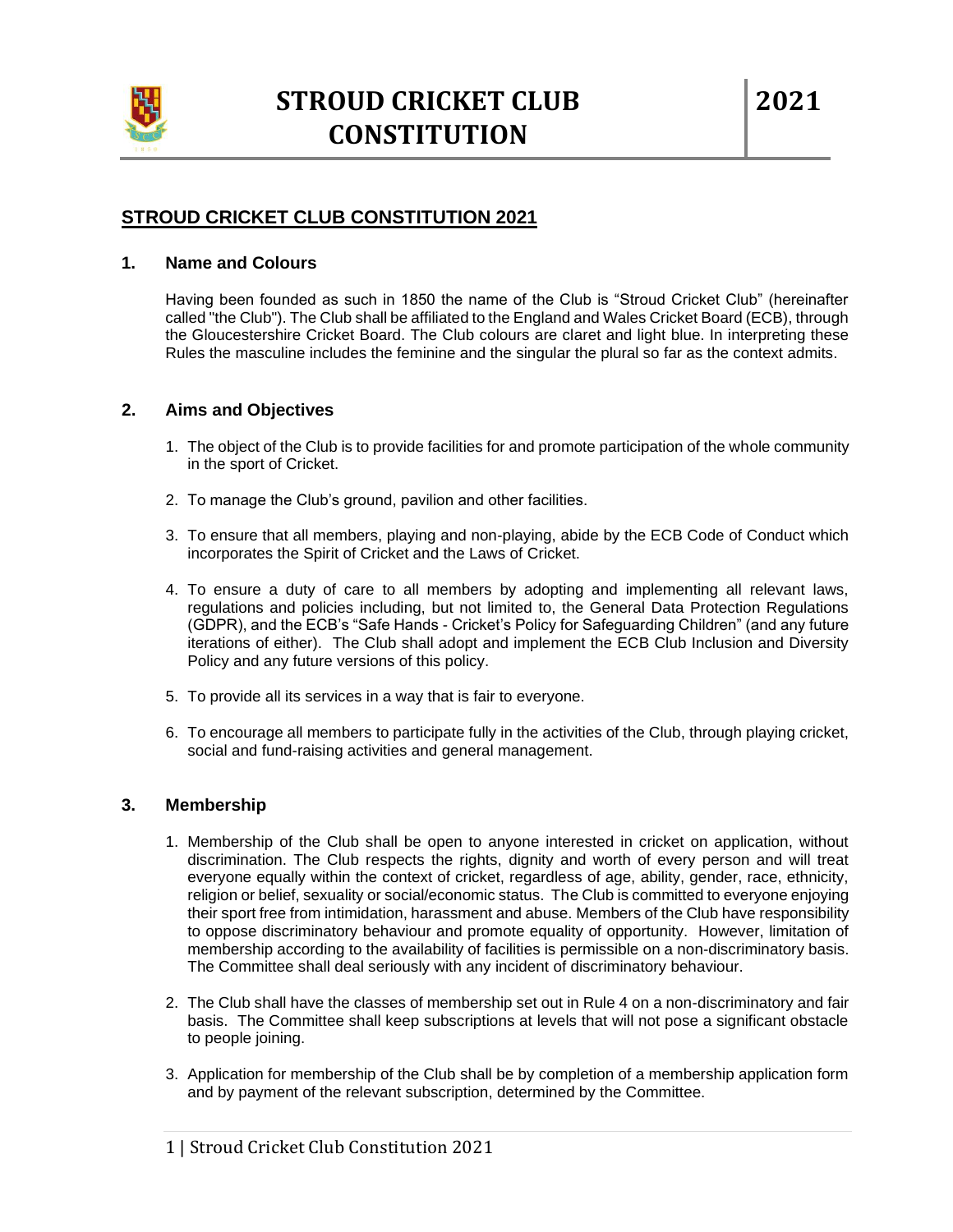

- 4. No person shall be eligible to take part in the business of the Club or be eligible for selection for any Club team unless the appropriate subscription has been paid by the specified date and membership has been agreed by the Committee.
- 5. The Committee may refuse membership, or remove it, only for good cause such as conduct or character likely to bring the Club or cricket into disrepute. Appeal against refusal or removal may be made to the Appeals Committee (See Rule 10).
- 6. By joining the Club all members shall be deemed to have accepted these Rules and any Codes of Conduct the Club has adopted.
- 7. An interval of two days between nomination and admission is required before obtaining membership of the Club. During this period the nominee is not assigned full membership privileges.

### **4. Classes of Membership**

- 1. Playing Men's Member
- 2. Playing Women's Member
- 3. Junior Member (under 16 years of age at the beginning of the current year 1st September)
- 4. Student Member (over 16 and in full time education)
- 5. Vice President
- 6. Social Member
- 7. Associate Playing Member
- 8. Life Member: on the recommendation of the Committee a member may be elected a Life Member at a General Meeting of the Club and shall thereafter be entitled to all privileges of membership without paying a subscription. The Committee may also permit a Life Membership to be approved outside of a General Meeting, but only pursuant to the appropriate subscription being paid. There shall be a maximum of 10 (ten) Life Members at any one time.

Lists of members in each category shall be maintained both by the Secretary and Treasurer and be made available on reasonable request.

All members over the age of 18 in membership classes 1, 2, 4, 5, 6 and 8 are Full Members eligible to vote at General Meetings.

## **5. Subscriptions**

- 1. The Committee shall determine minimum subscriptions for each of the above 8 (eight) classes at its first meeting following the AGM.
- 2. All annual subscriptions shall be reduced by half for the ongoing year, for those joining the Club after August 1<sup>st</sup>.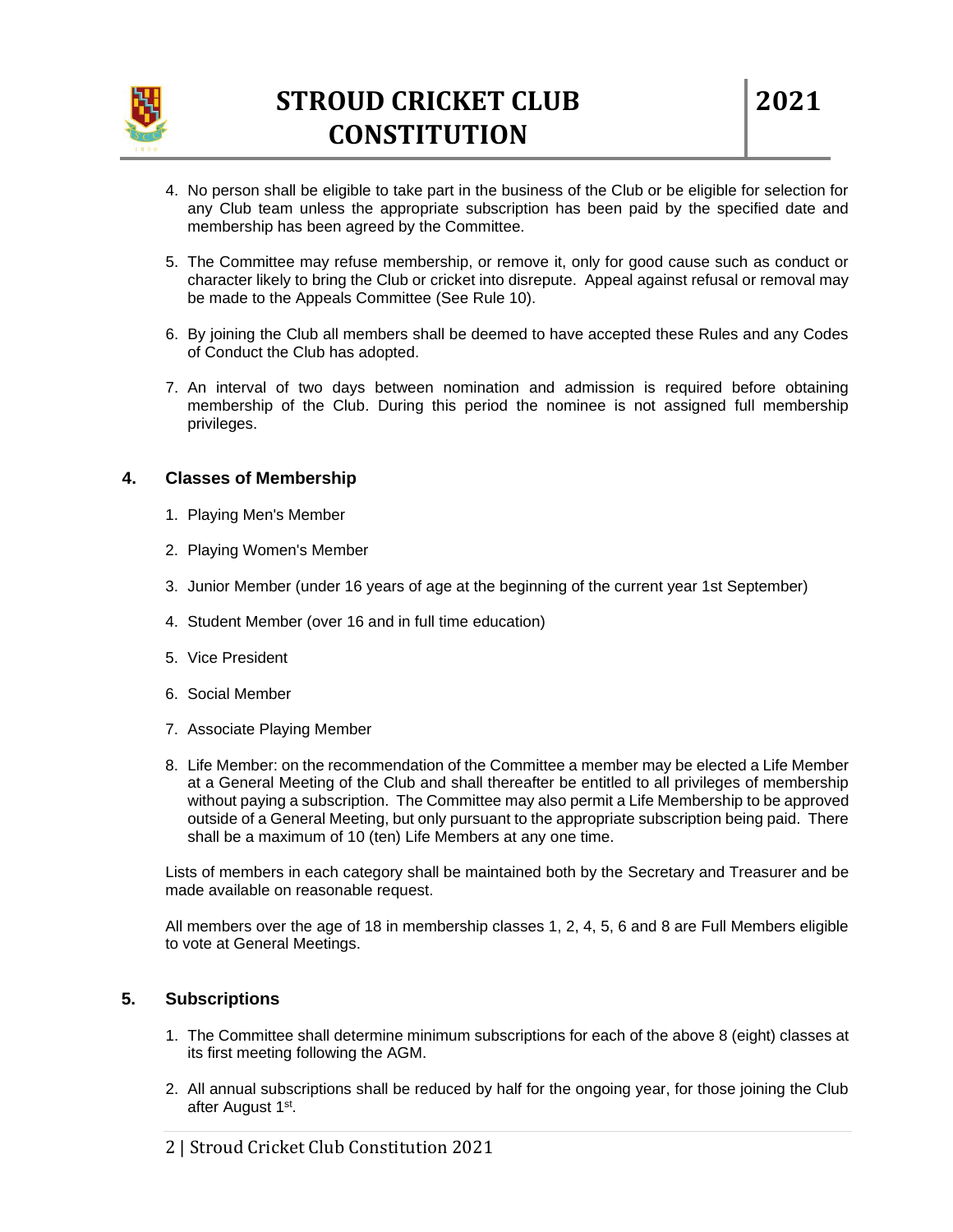

- 3. All annual subscriptions are payable in advance on or before May 1st. No member whose subscription is in arrears on May  $30<sup>th</sup>$  shall be eligible for selection in any of the Club games. A list of all fully paid members shall be made available by the Secretary or Treasurer on reasonable request. Any member whose subscription is unpaid on  $30<sup>th</sup>$  May shall cease to exercise the privileges of membership.
- 4. With the approval of the Committee, there are arrangements for payment of the annual subscription by monthly instalments. Any member whose subscription or part subscription is in arrears by more than one month shall cease to be eligible for selection for any Club games, until such time as arrears are paid and arrangements made for payment of outstanding sums.
- 5. A member may resign his membership of the Club at any time by giving notice in writing to the Secretary, but shall continue to be liable for subscriptions due and unpaid at the time of resignation, suspension or expulsion.

### **6. Officers and Duties of Secretary & Treasurer**

The Officers of the Club shall be:

- 1. President
- 2. Club Captain
- 3. Secretary: Responsible for all correspondence, the Notice, Agenda and Minutes of Annual, Special and Committee meetings at the direction of the Chairman of the Committee. Minutes shall be presented for confirmation at the following meeting.
- 4. Treasurer: Responsible for all financial matters, including receipt of monies, payments, banking and the production of an Annual Balance Sheet and Statement of Accounts. The accounts shall be examined and certified as correct by an independent external accounts examiner. Cheques shall be signed by two of the designated signatories. The Treasurer and Trustees shall ensure that all appropriate insurance is in place.
- 5. Head of Youth Cricket
- 6. Club Welfare Officer

The Officers shall be elected at the Annual General Meeting. A candidate must be proposed and seconded by two members of the Club. All Officers shall be elected for one year but shall be eligible for re-election to the same office or to another office the following year.

### **7. Committee**

- 1. The affairs of the Club shall be managed by a Committee, comprising *ex officio* Officers 1 6 designated above, the 4 trustees and 6 (six) other Members elected at the AGM. The 6 other committee members will have role specifications set by the Committee, which may vary from yearto-year.
- 2. At its first meeting following the AGM the Committee shall choose its Chairman and Vice-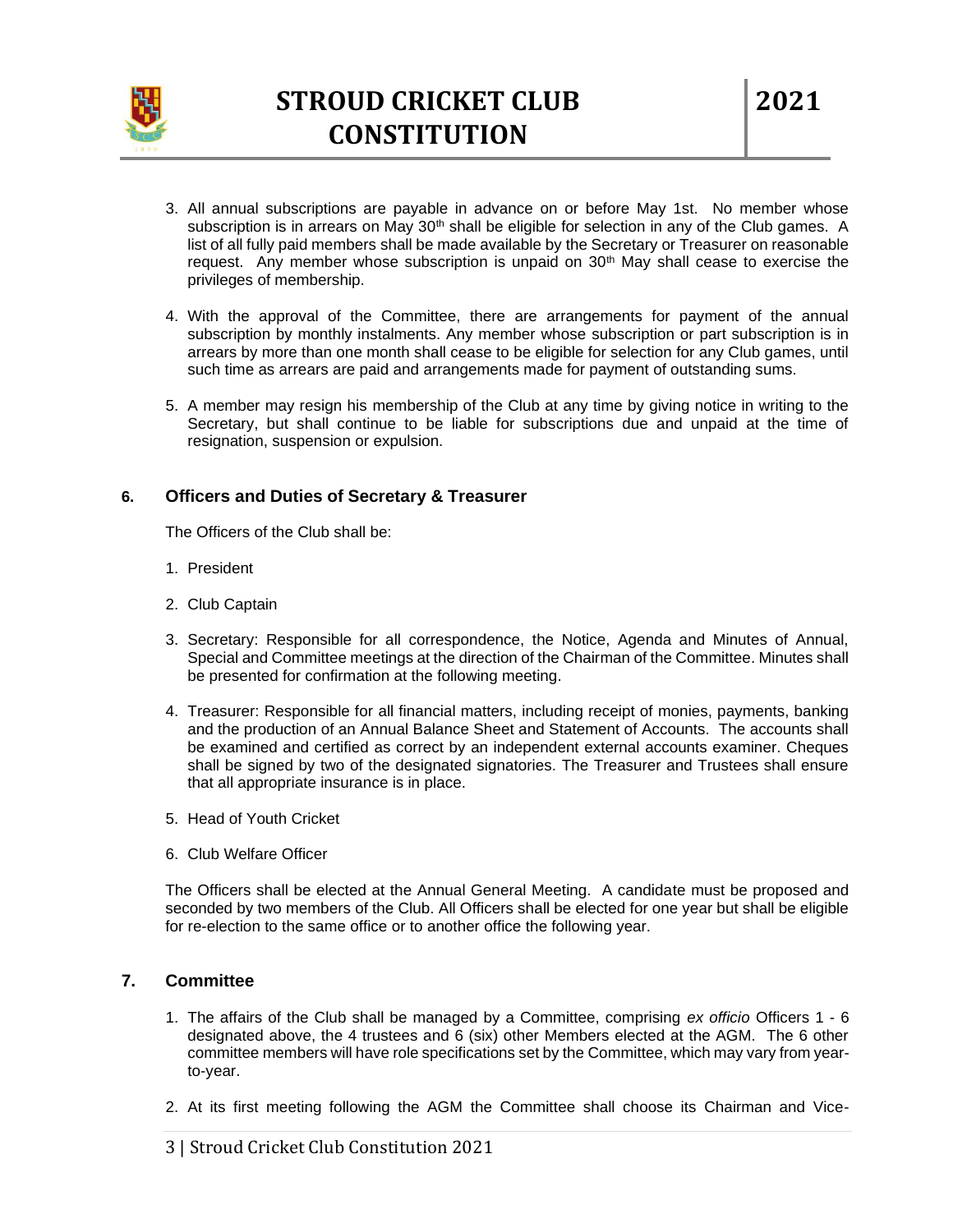

#### Chairman.

- 3. In the event of an equal vote, the Chairman of the meeting shall have a second or casting vote. Voting at all meetings shall be by a show of hands, except where the Committee or meeting Chairman decides voting shall be by ballot.
- 4. The Committee shall be convened by the Secretary on the direction of the Chairman and shall meet at agreed intervals and not less than four times per year.
- 5. The quorum at Committee meetings shall be 6 including 2 officers.

### **8. The powers and duties of the Committee shall be:**

- 1. To ensure that accurate accounts of the finances of the Club are kept and available for reasonable inspection by members and audited as above before every Annual General Meeting.
- 2. The Club shall maintain a bank current account and the following shall be authorised to sign cheques: the Treasurer and one of the Trustees.
- 3. To co-opt additional members of the Committee as the Committee feels necessary. Co-opted members shall not be entitled to vote and shall serve until the end of the next Annual General Meeting.
- 4. To adopt such policies, codes of practice and regulations as it deems necessary subject to compliance with these Rules.
- 5. To hold disciplinary hearings upon reasonable notice, for members accused of infringing the Club rules or regulations. The Committee shall take any action of suspension or discipline following such hearings.
- 6. To appoint sub-Committees as deemed necessary and to co-opt advisers who may not be members, to advise on specialist subjects. Co-opted committee members are not entitled to vote.
- 7. Officers and Members elected and co-opted onto sub-Committees shall use their best endeavours to promote the interests of the Club, in accordance with policies from time to time laid down by the Committee. In agreeing to serve on any Committee it is implicit that members will regularly attend its meetings unless prevented by good cause. Officers and Committee Members by acceptance of office agree to strictly preserve the confidentiality of the Club's affairs. In the event that an Officer or Committee member is adjudged by a majority of the Committee to have acted in a manner contrary to the best interests of the Club, the Committee shall have power to remove such member, subject to his right to appeal to the Appeals Committee.
- 8. An elected Committee member ceases to be such if he or she ceases to be a member of the Club, resigns or is removed by the Committee for good cause, after the member concerned has been given the chance of putting their case to the Committee. Appeal against removal may be made to the Appeals Committee. The Committee shall fairly decide time limits and formalities for these steps.
- 9. To appoint such Additional Officers Newsletter Editor, Assistant Secretary, Hon. Groundsman, Hon. Bar Manager, Hon. Legal Adviser, etc - as it shall deem necessary. Such roles may or may not be also co-opted to the Committee, per section 8.3, above.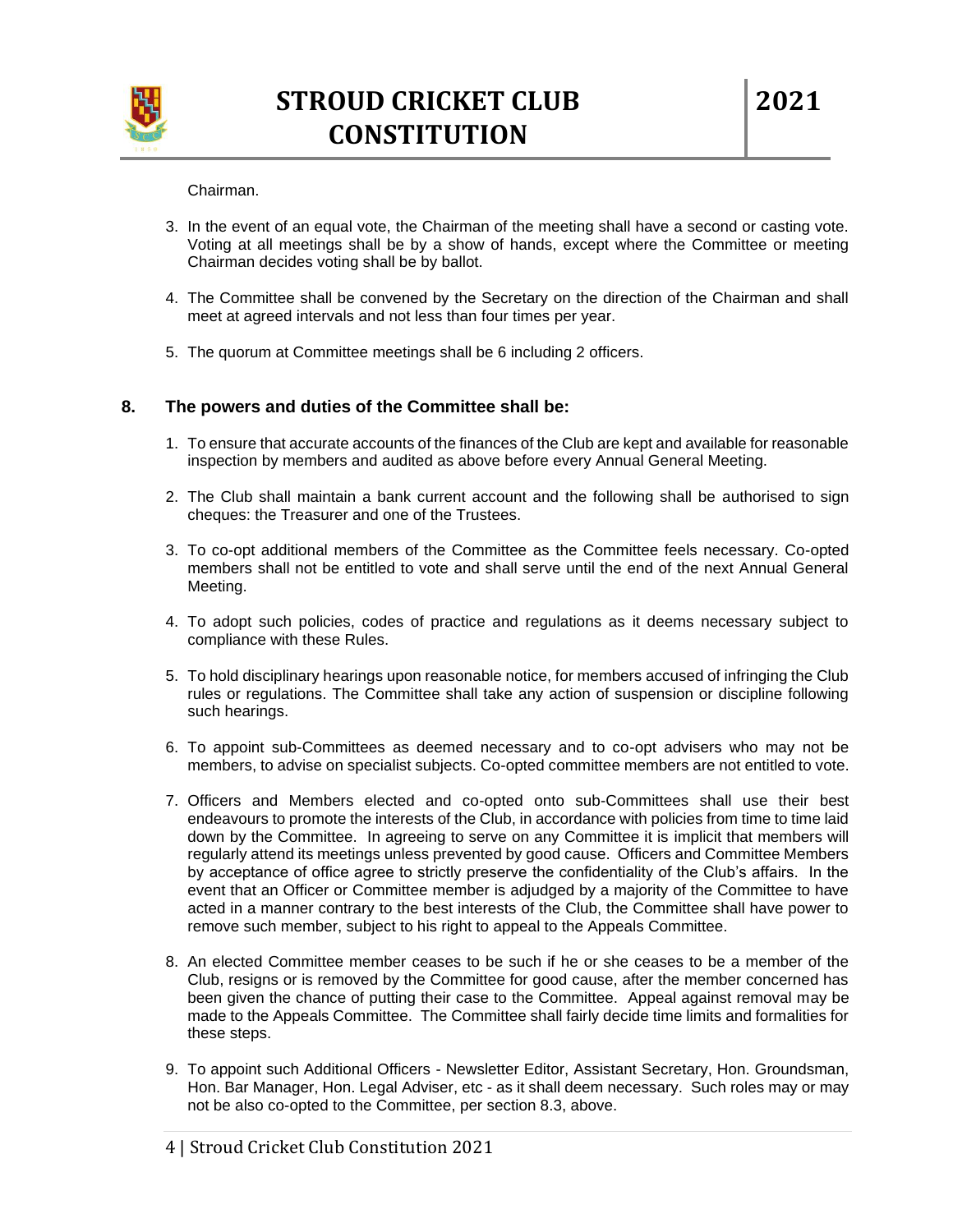

# **9. Trustees**

There shall be four Trustees of the Club who *ex-officio* shall be members of the Committee.

The Trustees shall be appointed by the Committee. The property of the Club (other than cash which shall be under the control of the Treasurer), shall be vested in them to be dealt with by them as the Committee shall from time-to-time direct by resolution (of which an entry in the minute book shall be conclusive evidence). The Trustees shall be indemnified against risk and expense out of the Club property. The Trustees shall hold office until death or resignation, or until removed from office by a resolution endorsed by at least three quarters of the full Committee. The Committee may for any reason which may seem sufficient, present and voting, at any meeting remove any Trustee or Trustees from the office of Trustee. If, by reason of any such death, resignation or removal it shall appear necessary to the Committee that a new Trustee or Trustees shall be appointed or if the Committee shall deem it expedient to appoint an additional Trustee or additional Trustees, the Committee shall, by resolution, nominate the person or persons to be appointed, the new Trustee or Trustees. For the purpose of giving effect to such nomination, the President is hereby nominated as the person to appoint new Trustees of the Club, within the meaning of S36 of the Trustee Act 1925, and shall by deed duly appoint the person or persons so nominated by the Committee as the new Trustee or Trustees of the Club and the provisions of the Trustee Act 1925 shall apply to any such appointment. Any statement of fact in such Deed of Appointment shall in favour of a person dealing *bona fide* and for value with the Club or the Committee be conclusive evidence of the fact so stated.

### **10. Appeals Committee**

This shall consist of 3 trustees, or 2 trustees and the Hon. Legal Adviser (if any), who shall absent themselves when the Committee decides any disciplinary matter at first instance. The Appeals Committee shall proceed in accordance with the rules of natural justice.

## **11. The Supply of Alcohol**

- 1. The bar shall be run by a designated member of the Committee, with support from other Committee members/Full Members when necessary.
- 2. Alcohol can be served only to paying customers by members duly authorised by the responsible Committee member, or by individuals expressly identified and employed by the responsible Committee member for that purpose.
- 3. Sale of alcohol shall be only to full members and their guests aged over 18 years of age. I.D. may be required if warranted.
- 4. Service may be refused to any persons at any time.
- 5. The sale of alcohol is permitted only during times and under circumstances as allowed under the license agreed by Stroud District Council, or as allowed by them under any separate instructions or communications.
- 6. Alcohol may be consumed only on the premises.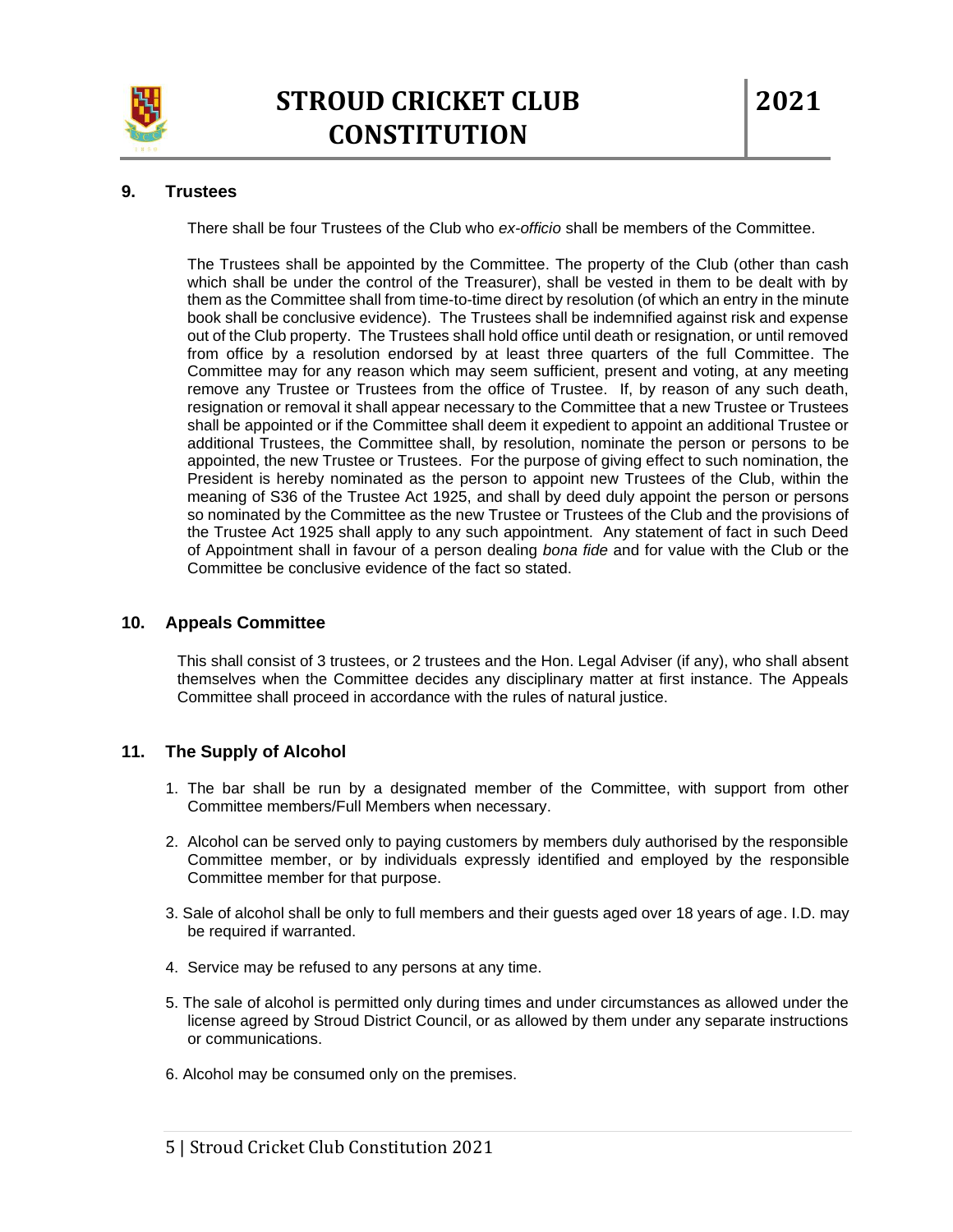

### **12. The Club has Power to:**

- 1. Acquire and provide grounds, equipment, coaching, training and playing facilities, clubhouse, transport, medical and related facilities.
- 2. Provide coaching, training, medical treatment, and related social and other facilities.
- 3. Take out insurance for Club, employees, contractors, players, guests and third parties.
- 4. Raise funds by appeals and subscriptions.
- 5. Subject to the written approval of the Trustees, to borrow money and give security for the same.
- 6. Buy, lease or licence property and sell, let or otherwise dispose of the same.
- 7. Make grants and loans and give guarantees and provide other benefits.
- 8. Set aside funds for special purposes or as reserves.
- 9. Invest funds in any lawful manner upon receiving qualified advice.
- 10.Employ and engage staff and others, and provide services.
- 11.Co-operate with or affiliate to any bodies regulating or organising the sport of cricket, any club or body involved with cricket and government and related agencies
- 12.Do all other things reasonably necessary to advance the aims and objectives of the Club, save that none of the above powers may be used other than in a manner consistent with these Rules and the general law.

### **13. General Meetings**

The Annual General Meeting (AGM) of the Club shall be held further to the close of the season (by 31<sup>st</sup> March at the latest), at such time and place as the Committee may decide. 21 days' clear notice of the AGM shall be given to all members in writing - by e-mail or post - to the member's last known address, and by Notice through the relevant Club social media channels. Members must advise the Secretary in writing of any proposal to be put to the AGM, at least 14 days beforehand. The Secretary shall circulate the Agenda to members not less than 7 days beforehand. The Business of the AGM shall be to:

- 1. Confirm the Minutes of the previous AGM, and any General Meetings held since the previous year's AGM.
- 2. Receive the Accounts for the year.
- 3. Receive the Annual Report of the Committee.
- 4. Elect the Club Officers and Committee.
- 5. Transact such other business received by the Secretary, in writing, from members, 14 days prior to the meeting and included on the Agenda.
- 6 | Stroud Cricket Club Constitution 2021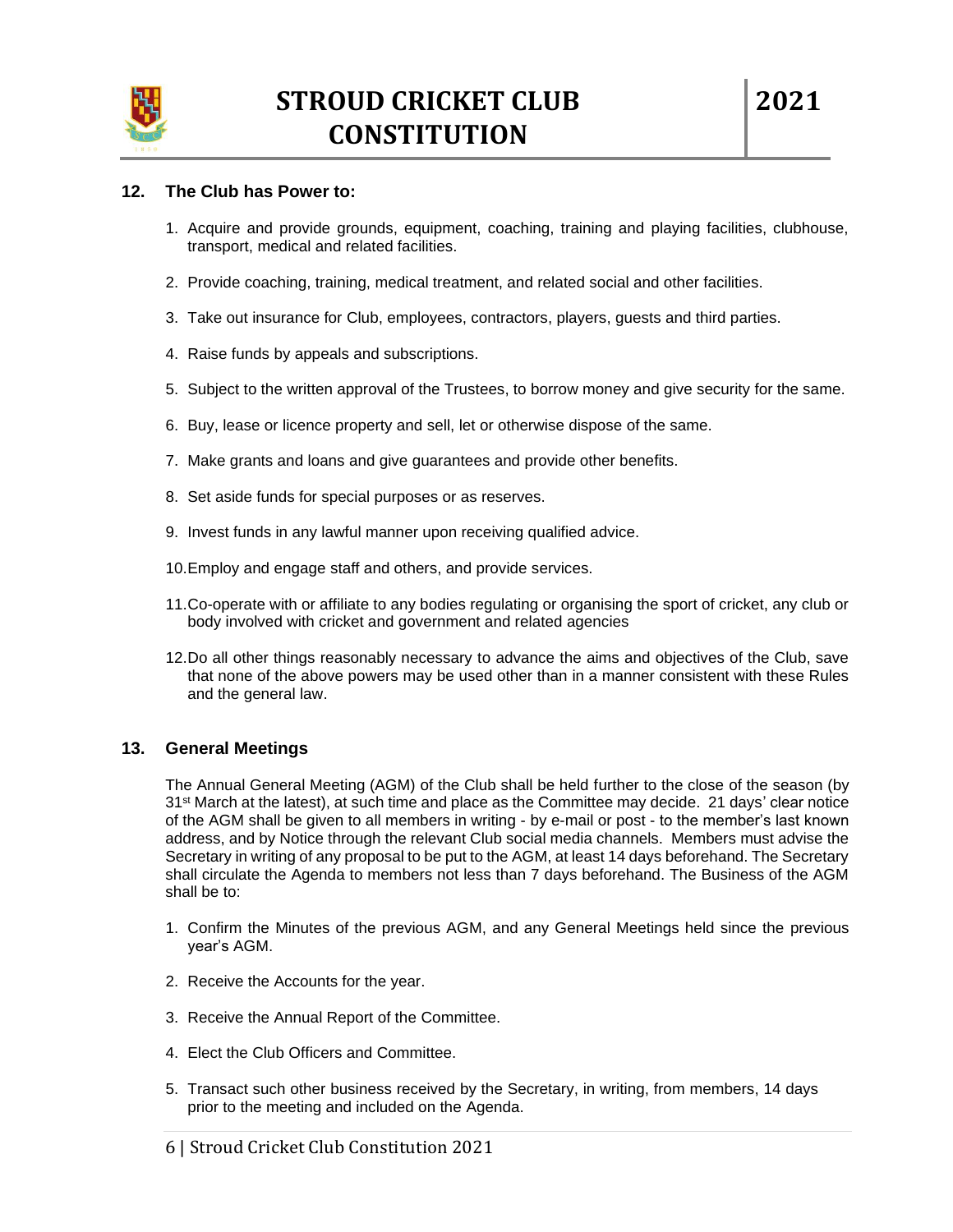

- 6. Nominations of candidates for election shall be made in writing to the Secretary at least 14 days in advance of the AGM date. Nominations can be made only by a Full Member of the Club, and must be seconded by another Full Member.
- 7. In the case that there shall not be sufficient numbers nominated, the Committee shall fill the remaining vacancies at its discretion. If there shall be more nominations than vacancies, balloting lists shall be prepared containing the names of the candidates and each Full Member present at the AGM shall be entitled to vote for any number of such candidates, not exceeding the number of vacancies. Where such ballots are for any one of the positions of a Men's Saturday League Captain, entitlement to vote will be extended to any Junior or Student Members who played at least one-third (normally 6 from 18) of the Saturday League matches for any of the Men's teams in the preceding season. Proxy voting will be allowed in advance by all membership classes entitled to vote, provided votes have been received by the Secretary by the deadline set. If two or more members gain an equal number of votes, the Chairman of the meeting shall have the casting vote.
- 8. Special General Meetings may be convened by the Committee. or on receipt by the Secretary of a request in writing from not less than 10 Full Members. At least 21 days' notice of the meeting shall be given.
- 9. At all General Meetings, the Chair will be taken by the President or, in his absence, by the Chairman or Vice Chairman of the Committee. Decisions made at a General Meeting shall be by a simple majority. In the event of equal votes the Chairman of the meeting shall have a second or casting vote.
- 10.A quorum for a General Meeting shall be 15 Full Members.

### **14. Alterations to these Rules**

Proposed alterations shall be considered only at an Annual or Special General Meeting, convened with the required written notice setting out the proposal. Amendments which must be proposed and seconded by voting members are passed if supported by not less than two-thirds of those present at the meeting.

### **15. Finance**

The financial year will run from 1<sup>st</sup> November to 31st October.

Any member authorised to collect monies for or on behalf of the Club shall pay such monies to the Treasurer within seven days of such collection, or within seven days following a specific event. No Member shall have authority to commit the Club to expenditure in excess of £50 without the express authority of the Committee or an appointed Sub-Committee to which certain powers have been delegated. In circumstances where a Sub-Committee may be running an event, the Chairman of that Sub-Committee shall be responsible for accounting for the proceeds of that event, together with a statement of income and expenditure as appropriate within 14 days of that event.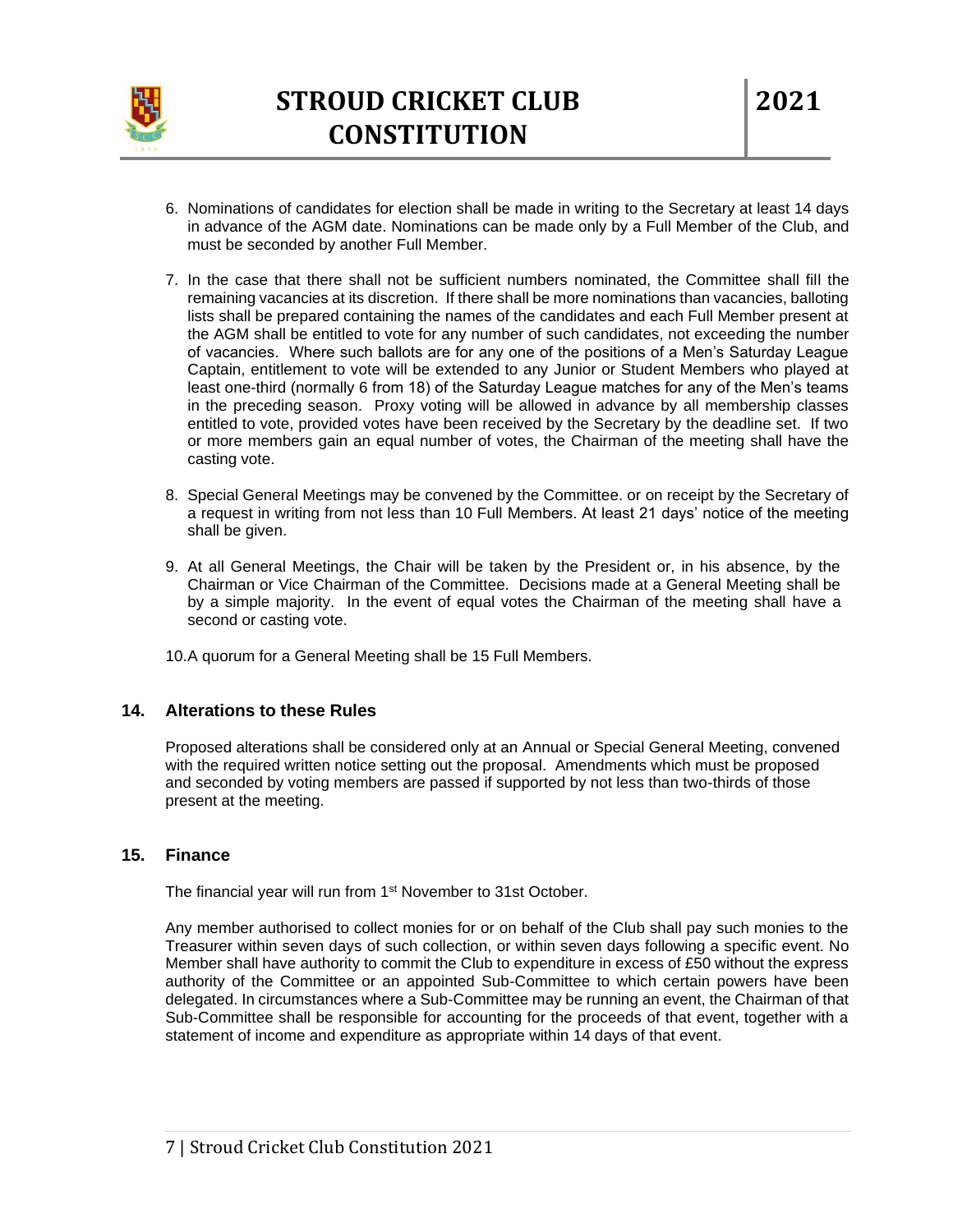

### **16. Property and Funds**

- 1. The property and funds of the Club cannot be used for the direct or indirect private benefit of members, other than as reasonably allowed by the Rules. All surplus income or profits shall be reinvested in the Club. No surpluses or assets will be distributed to members or third parties.
- 2. The Club may also in connection with the sports purposes of the Club:
	- a) sell and supply food, drink and related sports clothing and equipment.
	- b) employ members and remunerate them for providing goods and services, on fair terms set by the Committee without the person concerned being present.
	- c) pay for reasonable hospitality for visiting teams and guests.
	- d) indemnify the Committee and members acting properly in the course of the running of the Club against any liability incurred in the proper running of the Club (but only to the extent of its assets).

### **17. Discipline and Appeals**

- 1. All concerns, allegations or reports of poor practice or abuse relating to the welfare of children and young people will be recorded and responded to swiftly and appropriately in accordance with the Club's child protection policy and procedures. The Club Welfare Officer is the lead contact for all members in the event of any child protection concerns.
- 2. All complaints regarding the behaviour of members should be lodged in writing with the Secretary.
- 3. The Committee shall appoint a Disciplinary sub-Committee, which shall meet to hear complaints within 7 days of a complaint being lodged. Any member requested to attend a Disciplinary sub-Committee shall be entitled to be accompanied by a friend or other representative, and to call witnesses. The Committee has the power to take appropriate disciplinary action, including suspension and expulsion.
- 4. The outcome of the disciplinary hearing shall be given in writing to the person who lodged the complaint and the member against whom the complaint was made within 7 days following the hearing.
- 5. There shall be a right of appeal to the Appeals Committee, against either the finding or the sanction imposed or both, following disciplinary action being taken. The Appeals Committee shall consider the appeal within 7 days of the Secretary receiving the appeal. The individual submitting the appeal shall be entitled to be accompanied by a friend or other representative, and to call witnesses. The decision of the Appeals Committee shall be final and binding on all parties.

### **18. Dissolution**

- 1. If at any General Meeting of the Club, a resolution be passed calling for the dissolution of the Club, the Secretary shall immediately convene a Special General Meeting of the Club to be held not less than one month thereafter, to discuss and vote on the resolution.
- 2. If at that Special Meeting, the resolution is carried by at least two-thirds of the Full Voting Membership present at the meeting, the Committee shall thereupon, or at such date as shall have been specified in the resolution, proceed to realise the assets of the Club and discharge all debts and liabilities of the Club.